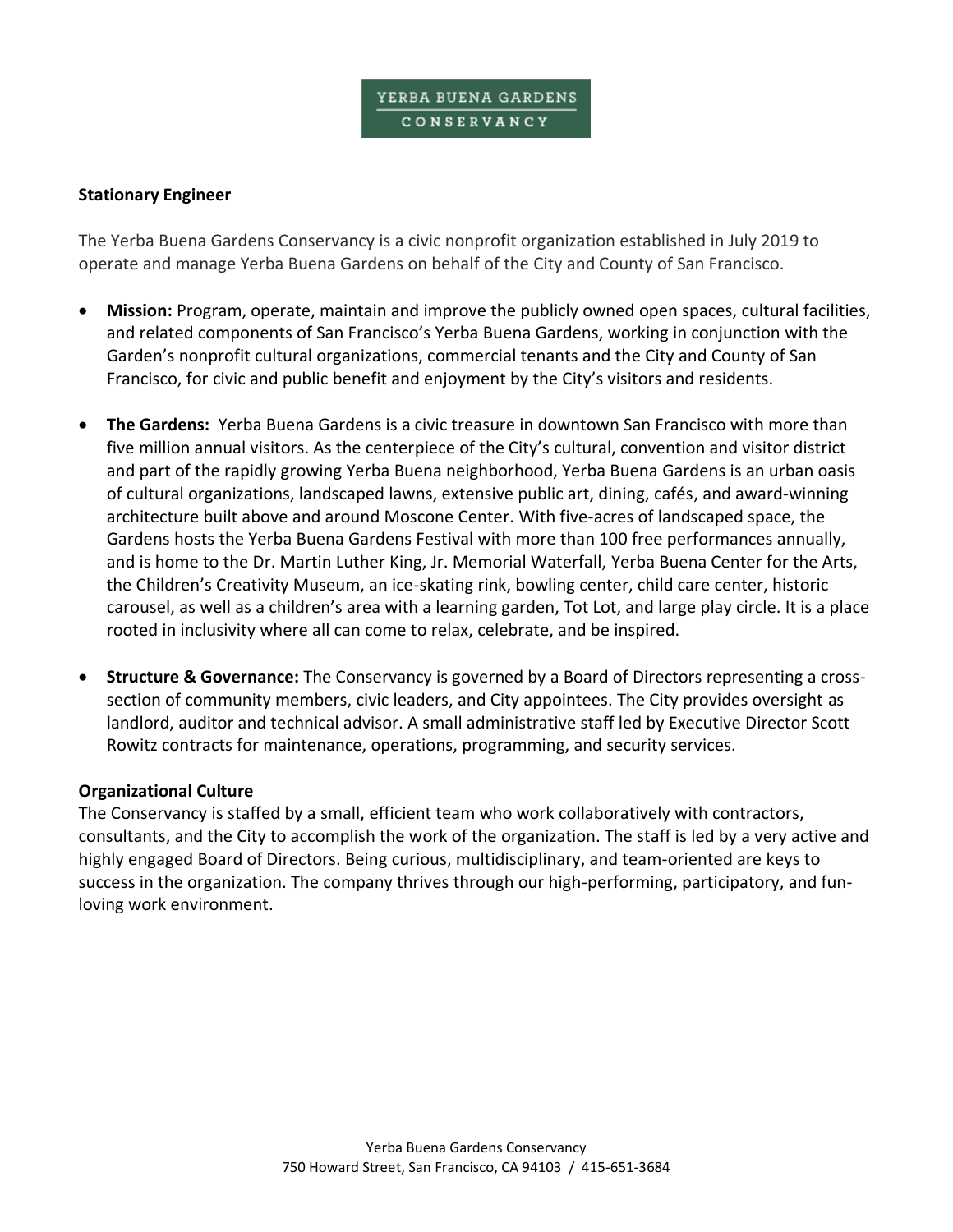## **Responsibilities & Qualifications:**

The Stationary Engineers perform skilled and technical duties required to safely maintain and operate the equipment and systems in the Yerba Buena Gardens. This includes, but is not limited to, the detail listed below. The Stationary Engineer must not be afraid of heights or getting dirty and must enjoy working outdoors and walking.

## **Stationary Engineers must possess the following:**

- 5 years + experience as Stationary Engineer.
- Training by Local 39 in high- and low-voltage electrical, plumbing, HVAC, mechanical, and water treatment.
- Knowledge of OSHA workplace safety protocols.
- Experience working in public space and knowledge of the challenges that come with public space *is preferred, but not required.*
- Knowledge of computers and Microsoft Office programs, HVAC, Fire Life Safety systems, elevators, water fountains, and ponds.
- Strong computer skills, writing reports, and communicating to management.
- Great customer service skills.
- Adept at radio communications.
- Ability to work on weekends.
- Ability to stand, stoop, or bend for long periods of time.
- Ability to walk for the majority of the shift. *A lot of walking is required.*
- Ability to lift 75lbs.

Stationary Engineers will be responsible to help maintain and repair the following:

- **Operation, Maintenance, and Repairs:** Should be knowledgeable in the operation, maintenance, and repair of the following items: Irrigation systems, Electrical systems, Heat systems, Sewer systems, Conveyor systems, Kitchen and Restaurant systems, Energy systems, Fire Life Safety systems, large water fountains and ponds, and all other Yerba Buena Gardens systems:
	- o **Electrical systems:** All types of electrical motors and engines used to power pumps, compressors and fans, trash compactors, including electrical and hydraulic systems; Operation, maintenance, and repair of building automation systems for HVAC, including consoles, data gathering panels, remote sensors, and indicating devices; Elevators, man lifts, and hoist ways, except where this type of equipment is serviced and maintained by specialized contractors; Refrigerant compressors, condensers, evaporators, traps, transfer pumps, expansion valves, stop valves and float valves, together with all refrigerant lines and devices used to control temperature and air conditioning systems in their entirety. Also, secondary refrigerating liquids together with all valves, appurtenances and lines used in the system; Air compressors, together with distribution lines and all valves and devices for air control. Minor security surveillance system repairs such as, camera repairs, time clock repairs, etc.